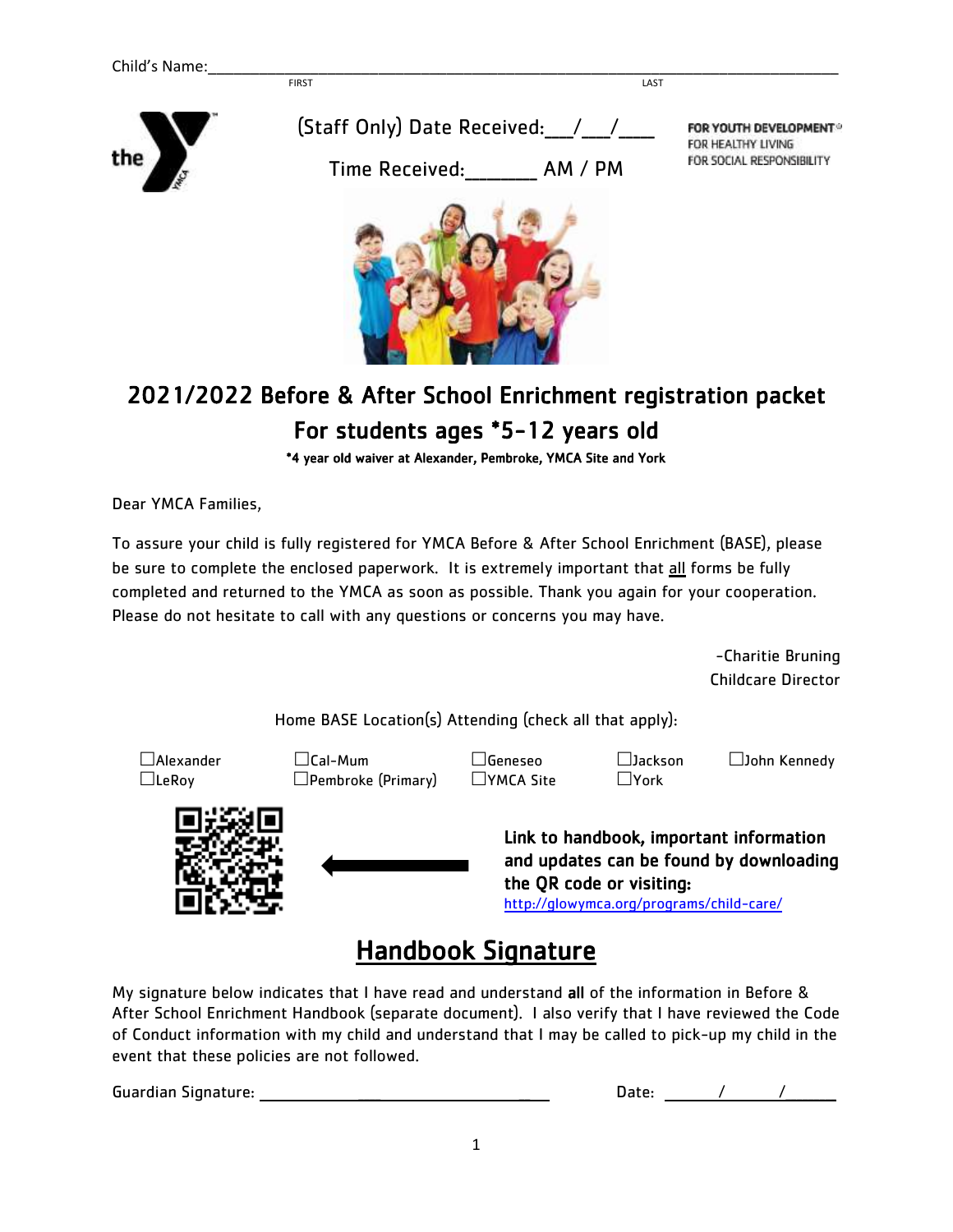**FIRST** LAST



FOR YOUTH DEVELOPMENT® FOR HEALTHY LIVING FOR SOCIAL RESPONSIBILITY.

## GLOW YMCA

## Before & After School Enrichment Behavior Agreement

Participant:

- 1. I will obey the rules of YMCA Before & After School Enrichment.
- 2. I will do my best to be Caring, Honest, Respectful, and Responsible while in the YMCA program.
- 3. I will respect everyone who attends YMCA Before & After School Enrichment. This includes the staff and other children attending the program. I will also respect their property and the building which the program is in.
- 4. I understand that the YMCA does not allow swearing, talking back, or physical harm/fighting.
- 5. I understand that if I do not follow these rules, my guardians will be called to pick me up.
- 6. I understand and agree with the rules listed above and will try my very best to follow these rules while at the YMCA program.

 $\overline{\phantom{a}}$  /  $\overline{\phantom{a}}$  /  $\overline{\phantom{a}}$  /  $\overline{\phantom{a}}$  /  $\overline{\phantom{a}}$  /  $\overline{\phantom{a}}$  /  $\overline{\phantom{a}}$  /  $\overline{\phantom{a}}$  /  $\overline{\phantom{a}}$  /  $\overline{\phantom{a}}$  /  $\overline{\phantom{a}}$  /  $\overline{\phantom{a}}$  /  $\overline{\phantom{a}}$  /  $\overline{\phantom{a}}$  /  $\overline{\phantom{a}}$  /  $\overline{\phantom{a}}$ 

Participant Signature **Date of the Contract of Contract Contract of Contract Contract Contract Only and Date** 

Guardian:

I have discussed the above guidelines with my child. My child and I fully understand that I will be called to pick-up my child if they do not follow the agreement.

2

Guardian: Date

 $\overline{\phantom{a}}$  /  $\overline{\phantom{a}}$  /  $\overline{\phantom{a}}$  /  $\overline{\phantom{a}}$  /  $\overline{\phantom{a}}$  /  $\overline{\phantom{a}}$  /  $\overline{\phantom{a}}$  /  $\overline{\phantom{a}}$  /  $\overline{\phantom{a}}$  /  $\overline{\phantom{a}}$  /  $\overline{\phantom{a}}$  /  $\overline{\phantom{a}}$  /  $\overline{\phantom{a}}$  /  $\overline{\phantom{a}}$  /  $\overline{\phantom{a}}$  /  $\overline{\phantom{a}}$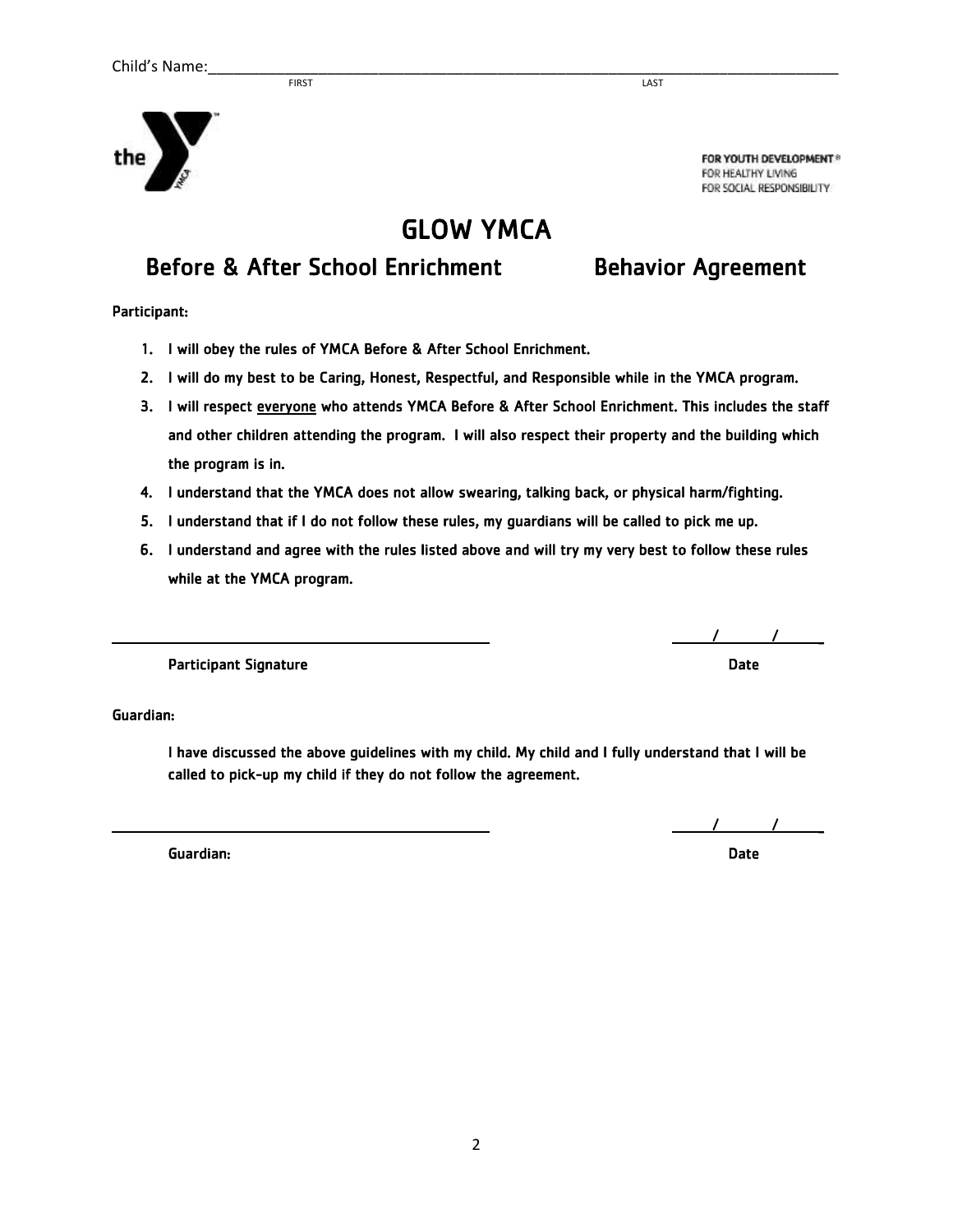



FOR YOUTH DEVELOPMENT® FOR HEALTHY LIVING FOR SOCIAL RESPONSIBILITY

### GUARDIAN AGREEMENT & PARTICIPANT LIABILITY WAIVER

- In the event of an emergency, the YMCA will make every effort to contact me. If I cannot be reached, the YMCA is authorized to act for me according to their best judgment in an emergency requiring medical care or surgery. The physician selected may hospitalize secure proper treatment for, order injection, anesthesia or surgery for my child. I am responsible for the cost of all medical treatment and care.
- $\checkmark$  The information in the registration packet is complete and accurate. I have provided all necessary information to properly care for my child. I must notify the YMCA staff immediately of any changes on these forms. In addition, I understand that it is my responsibility to contact the YMCA if my child will be absent from program.
- $\checkmark$  It is my responsibility to arrange for my child to be picked up from program before closing. I understand the procedure which is set forth, and the consequences which will arise, in the event of my child not being picked up before 6:00PM; as stated in the Handbook.
- $\checkmark$  YMCA staff and volunteers are not allowed to baby-sit or transport my child at any time.
- $\checkmark$  The YMCA is mandated, by state law, to report any suspected cases of child abuse or neglect to the appropriate authorities for investigation.
- $\checkmark$  Should a person arrive to pick-up my child who appears to be under the influence of drugs or alcohol, staff may have no recourse but to contact the police.
- $\checkmark$  My child has permission to participate in walking field trips with the YMCA and to ride on vehicles arranged by the GLOW YMCA for transportation to and from YMCA BASE Program and scheduled field trips. Specifics will be posted prior to special events such as a walking field trip.
- $\checkmark$  I authorize the YMCA to apply sunscreen and bug repellant to my child if needed.
- $\checkmark$  If applicable, my child has permission to swim at YMCA BASE Programs. I understand that my child's swimming ability will be assessed by the Progressive Swim Instructor prior to participating in swimming activities and will be reassessed on a regular basis to ensure swimmer safety. My child will only be able to swim in areas deemed appropriate for their swimming ability by the Progressive Swim Instructor.
- $\checkmark$  The YMCA has permission to use photographs of my child in promotional materials such as brochures, ads, YMCA website or newspaper releases. I will not be informed or reimbursed for such photographs.
- $\checkmark$  I have read the YMCA BASE Handbook and shared the Code of Conduct with my child and agree to these policies and procedures.
- $\checkmark$  The undersigned agrees to hold harmless the GLOW YMCA and/or its employees/agents because of their child's participation in the program except in the case of those incidents which are a direct result of gross negligence by the GLOW YMCA or its employees/agents.
- $\checkmark$  This agreement shall be governed by the laws of New York State.
- $\checkmark$  By signing this form, I agree that I have read this entire form and understand my responsibilities for my child's participation and conduct in YMCA programs and activities.
- $\checkmark$  I, the undersigned, hereby hold harmless, waive and release of my child's School District & GLOW YMCA, their childcare workers, officers, representatives, agents, organizers and successors from liability as a result of exposure and or contraction of COVID-19 while the above child/children is/are in their care at the BASE site. I understand that my child is incurring a greater risk by participating in child care with other participants and staff but that all measures will be taken by staff and administration to minimize the risk.
- $\checkmark$  I the undersigned, agree that I will inform the BASE Site Supervisor if I have administered fever reducing medication to my child within the last four hours.

| MY SIGNATURE ACKNOWLEDGES MY UNDERSTANDING OF. AND AGREEMENT TO THE ABOVE: |       |  |  |  |  |  |
|----------------------------------------------------------------------------|-------|--|--|--|--|--|
| Guardian Signature:                                                        | Date: |  |  |  |  |  |
|                                                                            |       |  |  |  |  |  |
| Guardian Name Printed:                                                     | Date: |  |  |  |  |  |
|                                                                            |       |  |  |  |  |  |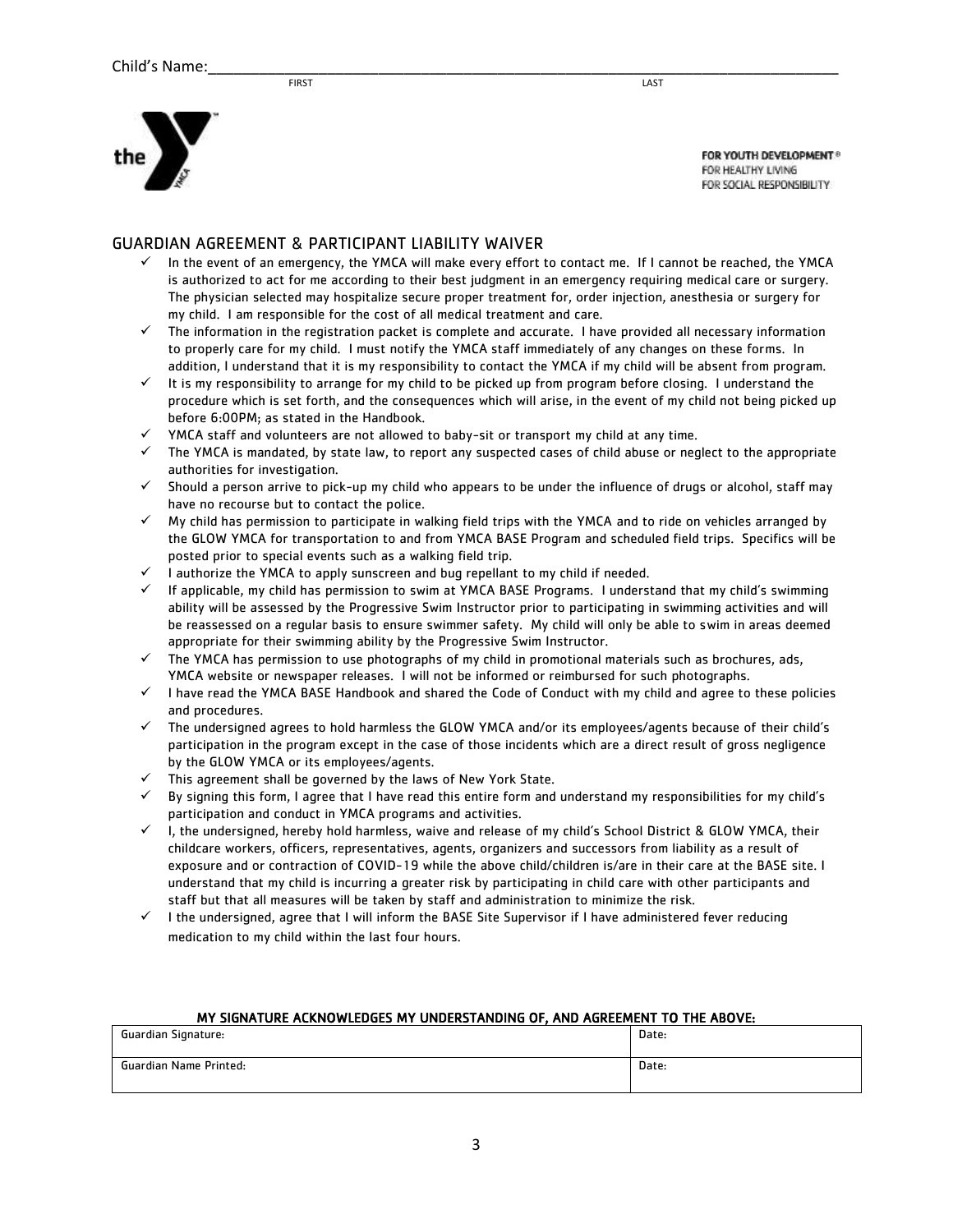**FIRST** LAST

| Rate Plans - Select the rate plan for your site below (choose only one) |                |                |                |                |                |                |                |                |                       |                |
|-------------------------------------------------------------------------|----------------|----------------|----------------|----------------|----------------|----------------|----------------|----------------|-----------------------|----------------|
|                                                                         |                | 5 Day AM Only  |                | 5 Day PM Only  |                | 5 Day AM & PM  |                | 3 Day AM & PM  |                       | 3 Day PM Only  |
| <b>Price</b>                                                            | YMCA<br>Member | Non-<br>Member | YMCA<br>Member | Non-<br>Member | YMCA<br>Member | Non-<br>Member | YMCA<br>Member | Non-<br>Member | <b>YMCA</b><br>Member | Non-<br>Member |
| <b>Site</b>                                                             | \$125          | \$165          | \$145          | \$190          | \$185          | \$247          | \$115          | \$150          | \$90                  | \$120          |
| Alexander                                                               |                |                |                |                |                |                |                |                |                       |                |
| Cal-Mum                                                                 |                |                |                |                |                |                |                |                |                       |                |
| Geneseo                                                                 |                |                |                |                |                |                |                |                |                       |                |
| Jackson                                                                 |                | AM @ YMCA Site |                |                |                |                |                |                |                       |                |
| John Kennedy                                                            |                | AM @ YMCA Site |                |                |                |                |                |                |                       |                |
| LeRoy                                                                   |                |                |                |                |                |                |                |                |                       |                |
| Pembroke                                                                |                |                |                |                |                |                |                |                |                       |                |
| <b>YMCA Site</b>                                                        |                |                |                |                |                |                |                |                |                       |                |
| York                                                                    |                |                |                |                |                |                |                |                |                       |                |

\*\*\*Transportation Form is required if your child is getting bussed to or from the YMCA OR Pembroke Intermediate. All Transportation Forms must be returned to the school district, not the YMCA\*\*\*

> \*Batavia Middle School Students may be bussed to John Kennedy in the Afternoons No morning program available for BCSD Middle School Students

### Electronic Funds Transfer Authorization

I authorize my financial institution to honor pre-authorized debit entries initiated by the GLOW YMCA on my account for the stated program fees above:

I understand that:

- My account will be debited on the 1st day of each month. Funds will be withdrawn from my bank account or card on a continuing basis and will cease on the date that my child is no longer registered for childcare or if my contract with BASE terminates. I further agree to complete and return the BASE Change Request Form, 15 days prior to the draw date, of any changes or any intent to cancel program participation.
- I understand and agree that if any payment does not clear my bank account or payment method, I will pay a \$35.00 late-service fee. If I do not reimburse the GLOW YMCA in full by the next pre-authorized withdrawal, I understand that program participation will be denied unless special arrangements are made.

Signature of Account Holder

| Signature of Account Holder |  |  |
|-----------------------------|--|--|

### Attach voided check from the appropriate bank account here or credit/debit below OR include routing and account number in the spaces below:

| Name(s) on Card/Account:       | Address Associated with card/account: |                                    |                               |  |
|--------------------------------|---------------------------------------|------------------------------------|-------------------------------|--|
| Credit Card Number:            | 3-Digit/Vin:                          | <b>Expiration Date:</b>            | $\square$ Visa<br>□MasterCard |  |
| <b>Banking Routing Number:</b> | <b>Banking Account Number:</b>        |                                    |                               |  |
| $\Box$ Card already on file    | $\Box$                                | Will call to set up payment method |                               |  |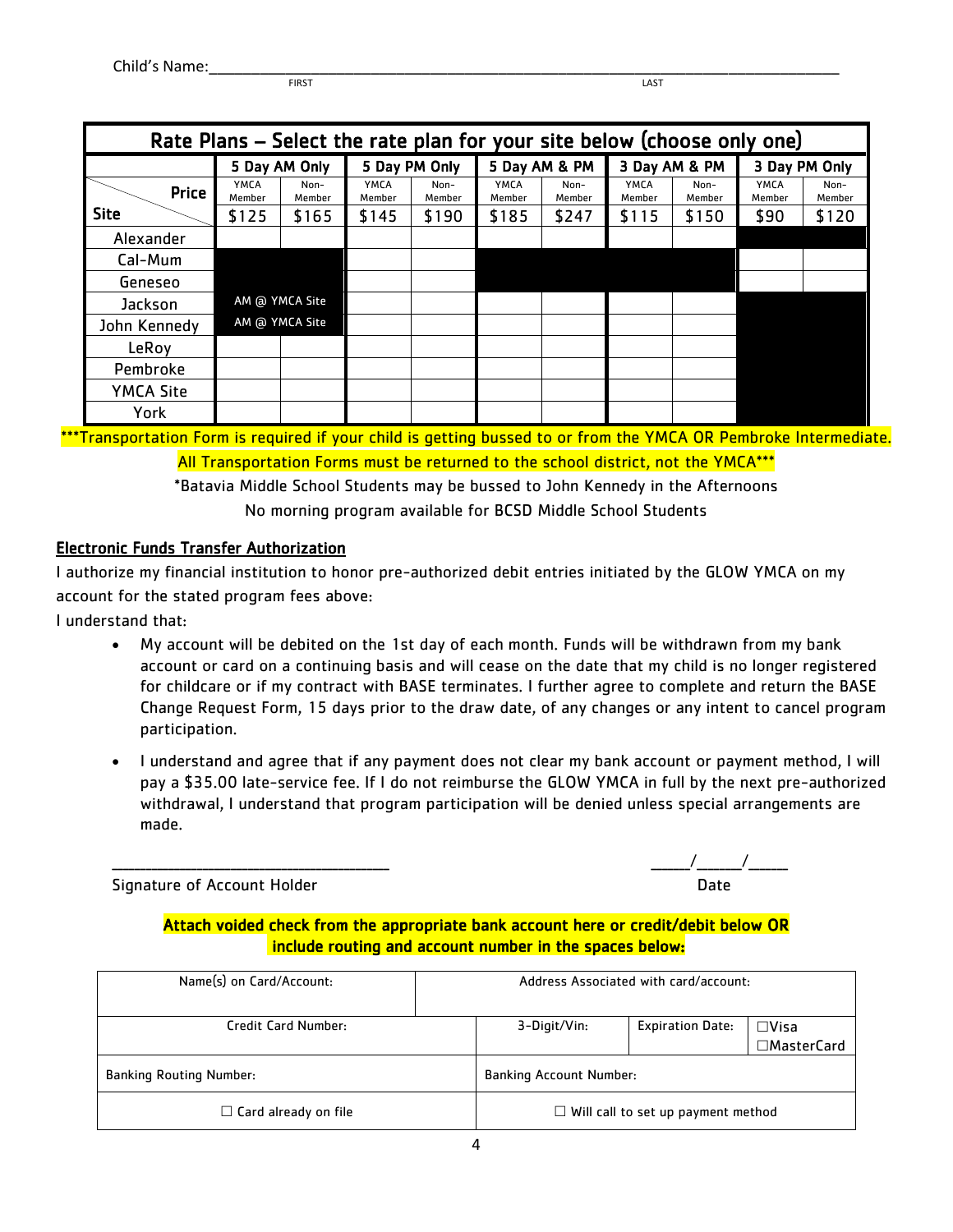

# Before & After School Enrichment

FOR YOUTH DEVELOPMENT® FOR HEALTHY LIVING FOR SOCIAL RESPONSIBILITY

## Program Participant Information Form

| CHILD AND FAMILY INFORMATION - Must provide two main contacts and 4 additional alternative contacts |                                      |                                           |                            |                |              |                                             |                                    |  |
|-----------------------------------------------------------------------------------------------------|--------------------------------------|-------------------------------------------|----------------------------|----------------|--------------|---------------------------------------------|------------------------------------|--|
| Child's Name:                                                                                       |                                      | Date of Birth:<br>$\prime$                | Age:                       | Grade in Fall: |              | Gender: □Male<br><b>Preferred Pronouns:</b> | $\Box$ Female<br>$\Box$ Non-Binary |  |
| <b>Street Address:</b>                                                                              |                                      |                                           | City, State, Zip:          |                |              |                                             | School:                            |  |
| Child's Nickname:                                                                                   | Child lives with:<br>Teacher's Name: |                                           |                            |                |              |                                             |                                    |  |
| Guardian 1 Name / Relationship to Child:                                                            |                                      | Street Address: (If different than above) |                            |                |              | City, State:                                | Zip:                               |  |
| Primary Number:                                                                                     |                                      | Secondary Number (if applicable):         | Place of Work:             |                |              | <b>Birth Date:</b>                          |                                    |  |
|                                                                                                     |                                      |                                           | Work Phone: (              |                |              |                                             | $\prime$                           |  |
| <b>Email Address:</b>                                                                               |                                      |                                           |                            |                |              |                                             |                                    |  |
| Guardian 2 Name / Relationship to Child:                                                            |                                      | Street Address: (If different than above) |                            |                | City, State: |                                             | Zip:                               |  |
| Primary Number:                                                                                     |                                      | Secondary Number (if applicable):         |                            | Place of Work: |              |                                             | <b>Birth Date:</b>                 |  |
|                                                                                                     |                                      |                                           |                            |                |              |                                             |                                    |  |
| Email Address:                                                                                      |                                      |                                           |                            |                |              |                                             |                                    |  |
| Name of Individual(s) Responsible for payment:                                                      |                                      |                                           | My child is a YMCA Member: |                |              |                                             |                                    |  |
|                                                                                                     |                                      |                                           | п                          | Yes            | $\Box$ No    | $\Box$                                      | Planning on joining soon!          |  |

ALTERNATIVE CONTACT INFORMATION (INDIVIDUAL MUST BE 16 YEARS OR OLDER WITH PHOTO I.D.)

| Name: | Primary Phone:             | Alternate Phone:<br>-                            | Relationship to child: | Emergency<br>Contact? | $\Box$ Pick-up<br>Authorization? |
|-------|----------------------------|--------------------------------------------------|------------------------|-----------------------|----------------------------------|
| Name: | <b>Primary Phone:</b><br>- | Alternate Phone:<br>-                            | Relationship to child: | Emergency<br>Contact? | Pick-up<br>Authorization?        |
|       |                            |                                                  |                        |                       |                                  |
| Name: | Primary Phone:<br>-        | Alternate Phone:<br>$\qquad \qquad \blacksquare$ | Relationship to child: | Emergency<br>Contact? | $\Box$ Pick-up<br>Authorization? |